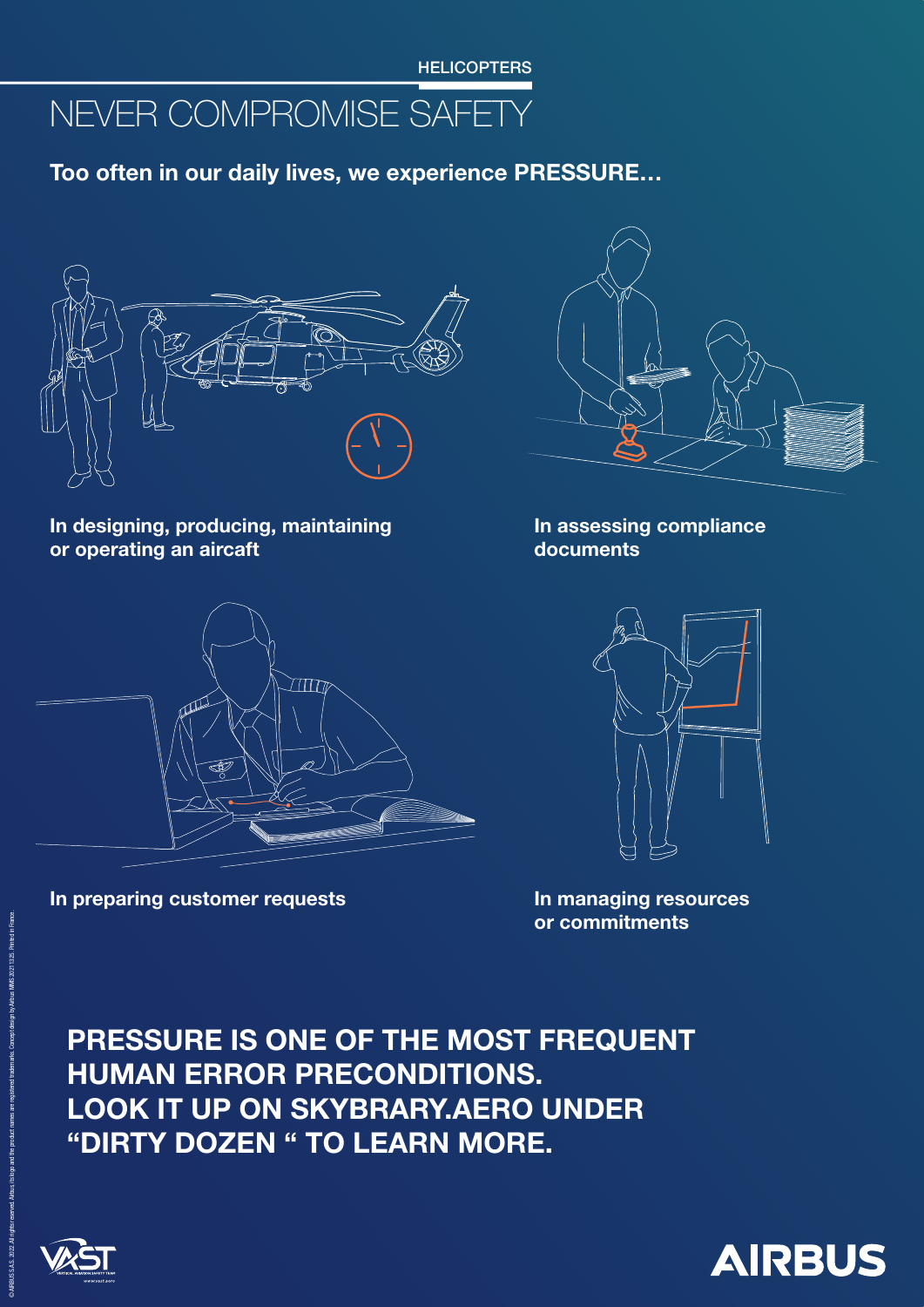FOR HAZARDS AND EVENTS, REPORT TO YOUR MANAGER, SAFETY REPRESENTATIVE OR USE THE REPORTING TOOL TO ENABLE A COORDINATED AVIATION SAFETY RISK MANAGEMENT.







## Everyone should report hazards. It is an important step for an efficient SMS.

**HELICOPTERS**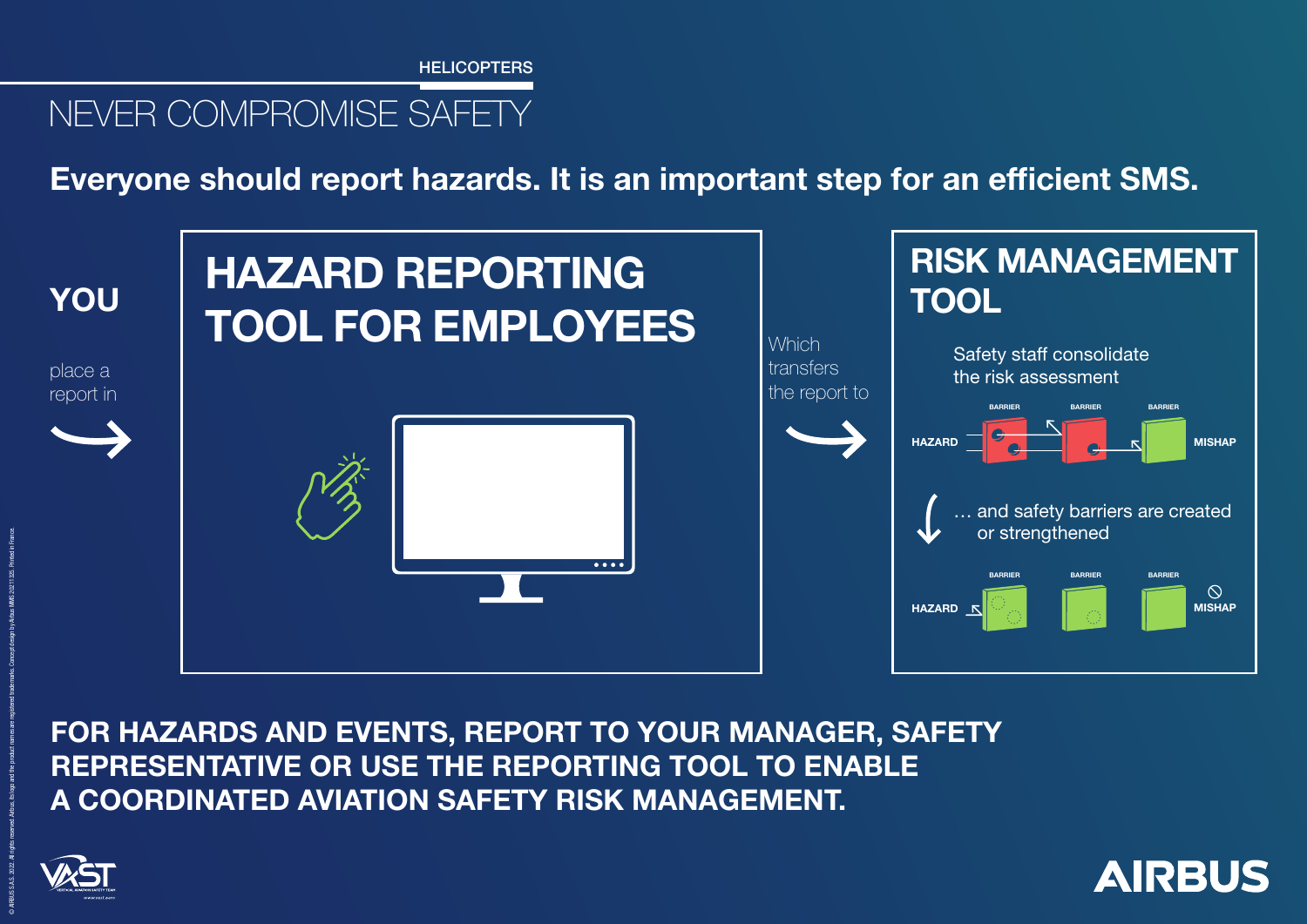ICAO annex 19 recommends a Safety policy with management commitment for a positive safety culture





#### Are you sufficiently trained for what is expected of you?

#### Do you perform training & skill management in your team?

Do you know the process/task you have to apply?

Do you share lessons learned with other people who conduct similar tasks?







Are you sure that you know enough to validate your deliverable?



Lessons learned

## NEVER COMPROMISE SAFETY

Lack of knowledge is part of the Dirty Dozen, the most common human error preconditions.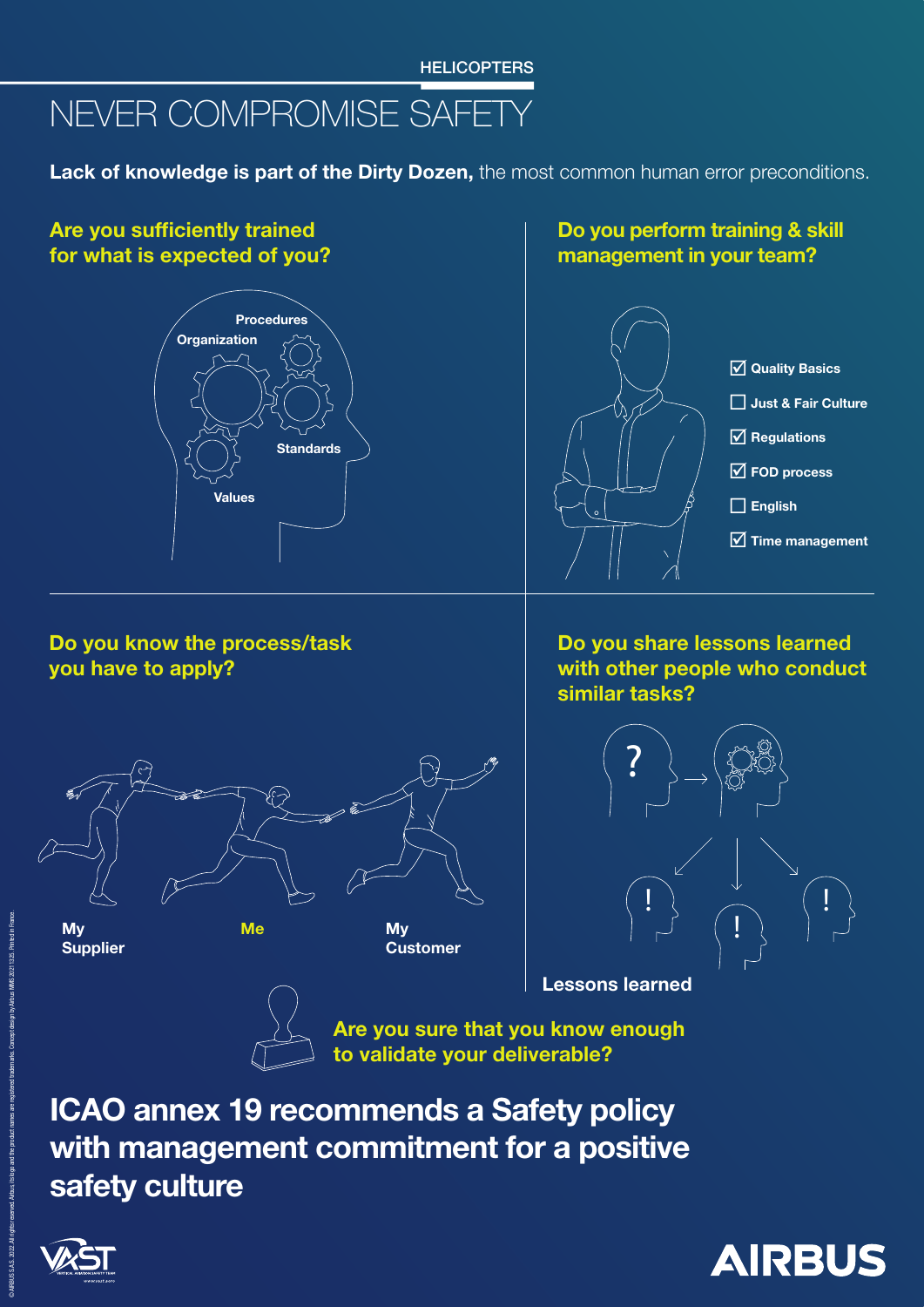#### HAZARD: COWLING ON GROUND

 $\rightarrow$  HIT BY SOMEONE

 $\rightarrow$  DAMAGED, OPENING IN FLIGHT



- $\rightarrow$  FOD
- $\rightarrow$  FLIGHT CONTROLS BLOCKED



#### HAZARD: TOOLS

#### HAZARD: HAZAR-DOUS CHEMICALS

 $\rightarrow$  INCONVENIENCES, **HEADACHES** 

 $\rightarrow$  HEALTH HAZARD

#### HAZARD: HEIGHT

- $\rightarrow$  FALL
- $\rightarrow$  INJURIES



#### HAZARD: CABLE

- $\rightarrow$  TRIP
- $\rightarrow$  INJURIES



HAZARD: BLADE

 $\rightarrow$  SHOCK

 $\rightarrow$  INJURIES



#### Report all hazards impacting people and aircraft to your manager or safety representative





### Apply the good reflexes





**HELICOPTERS**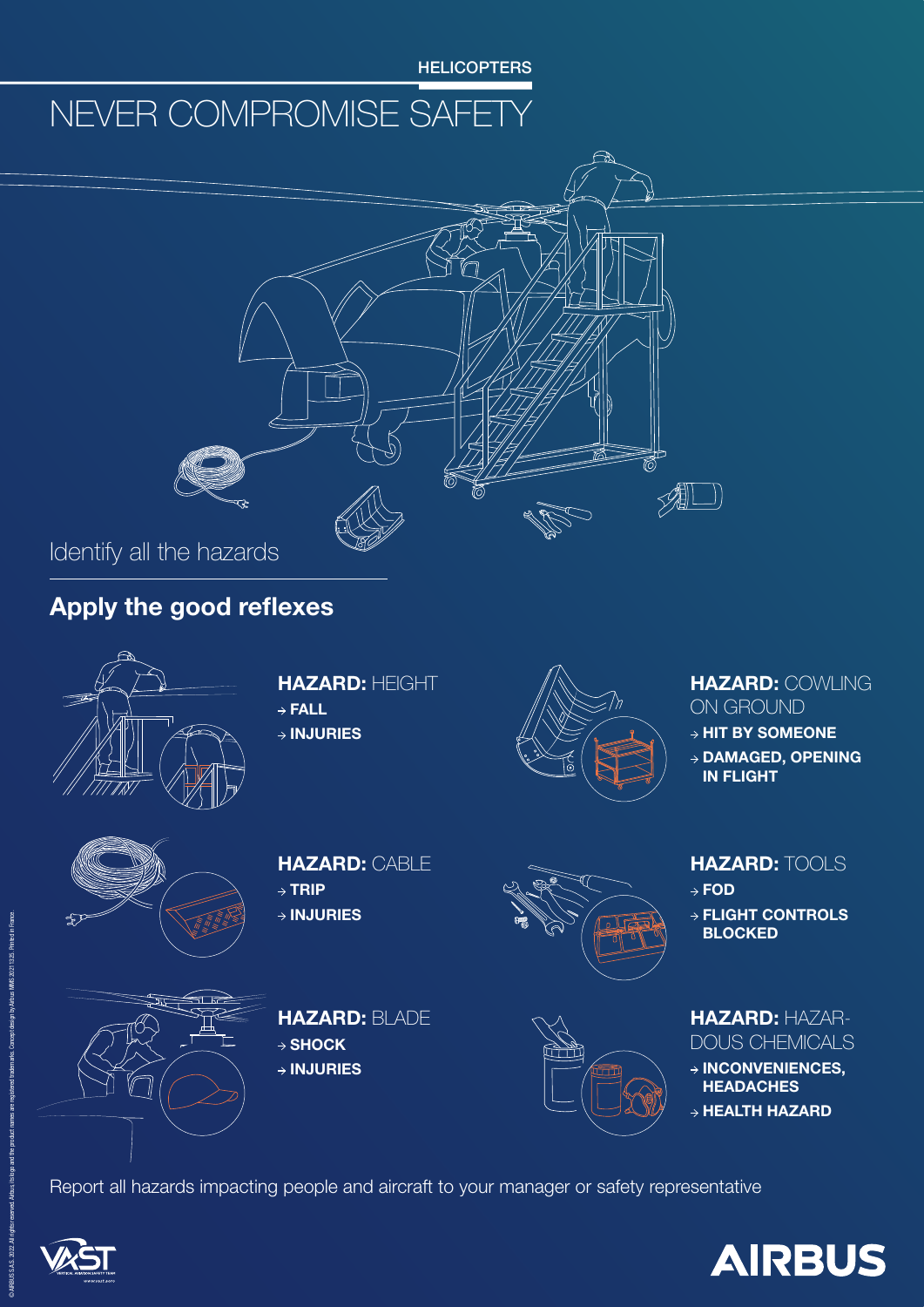IF SOME FEEL ALONE, WE SHOW TEAM SPIRIT



IF THERE IS PRESSURE, WE SPEAK UP AND WORK TOGETHER ON A SOLUTION



IF SOME ARE WORRIED BY THIS CHANGING ENVIRONMENT WE HELP COLLEAGUES AIR OUT THEIR CONCERNS



# We are a team You are not alone

### People Safety & Aviation Safety results from everyone's care. We care about each other in these difficult times.



© AIRBUS S.A.S. 2022. All rights reserved. Airbus, its logo and the product names are registered trademarks. Concept design by Airbus MMS 20211325. Printed in France.



#### **HELICOPTERS**

# NEVER COMPROMISE SAFETY

Caring for each other & teamwork are strengths of the aviation industry